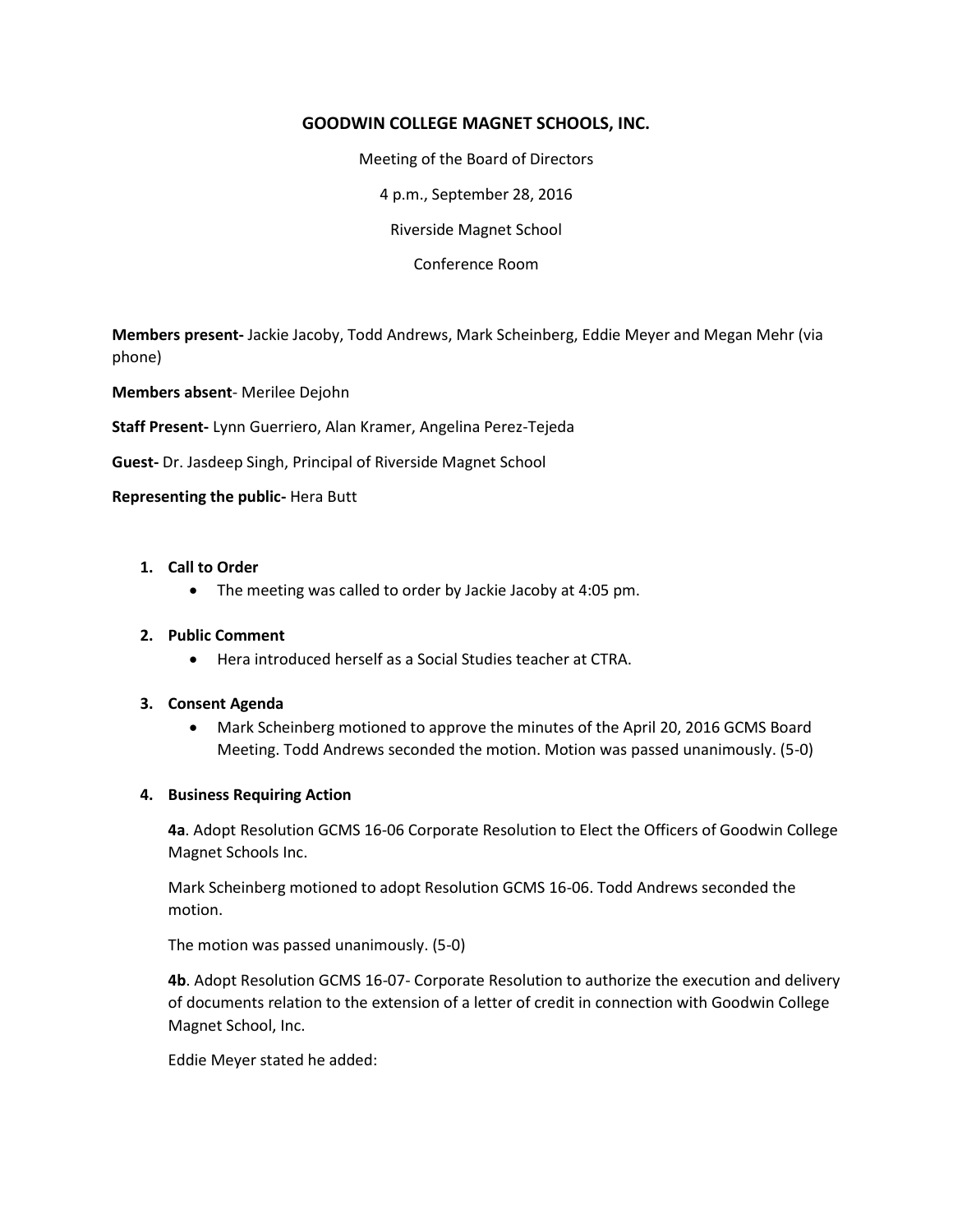**Whereas**, this Corporation desires to borrow money for working capital and general corporate purpose,

**Whereas**, Goodwin College Educational Services, Inc., in its function as the Sole Member, has approved the incurrence of debt at its annual board meeting on September  $7<sup>th</sup>$ , 2016 (Resolution GCES 16-05).

Mark Sheinberg motioned to adopt Resolution GCMS 16-07. Todd Andrews seconded the motion.

The motion was passed unanimously. (5-0)

**4c**. Adopt Resolution GCMS 16-08- Corporate Resolution to adopt an additional trade name.

Todd Andrews motioned to adopt Resolution GCMS 16-08. Mark Scheinberg seconded the motion.

The motion was passed unanimously. (5-0)

## **5. Special Reports**

- **Status report from Riverside Magnet School Principal, Dr. Jasdeep Singh**
	- o Discussed the school's development plan and provided members with the Coherence-Framework model. This year there are only two tenure teachers, will be conducting 147 observations. Currently working with staff to form consistent behavior plans for students. Reported that staff are doing a great job, need to build strong systems to support them. The teachers will be attending various professional development trainings. We are working hard this year in setting school wide expectations. There are a total of 395 students enrolled. Enrollment day is October 1, 2016. We are building a stronger whole school culture and have instituted meeting as a school each Monday morning. The Reggio theme will get incorporated into all grade levels although it will look different in the upper grades. Teachers are using the Reggio model and incorporating it to regular practice at all grades.

### **Staff Reports on enrollment and status of Magnet Schools**

Alan Kramer stated the state will no longer fund the Senior Academy because of budget cuts, 120 students were enrolled before funding was cut. State Department of Education will be cutting our Magnet school operating grant by a maximum of 6.5%. This will require us to increase the local tuition charged to our surrounding districts. CTRA hired manufacturing teacher/theme coach and he is developing the curriculum for manufacturing at CTRA. The sustainability theme approved by the state which incorporates the environmental theme and manufacturing. Every CTRA student will have an introductory course in manufacturing. Three courses under development from  $10<sup>th</sup>$  grade that can be taken on as an elective. We are currently doing outreach to middle schools and high schools. The manufacturing van has gone out to about a dozen schools. Lynn Guerriero stated a new grant for an after school program was submitted. The program is geared towards college readiness, such as SAT prep. We believe